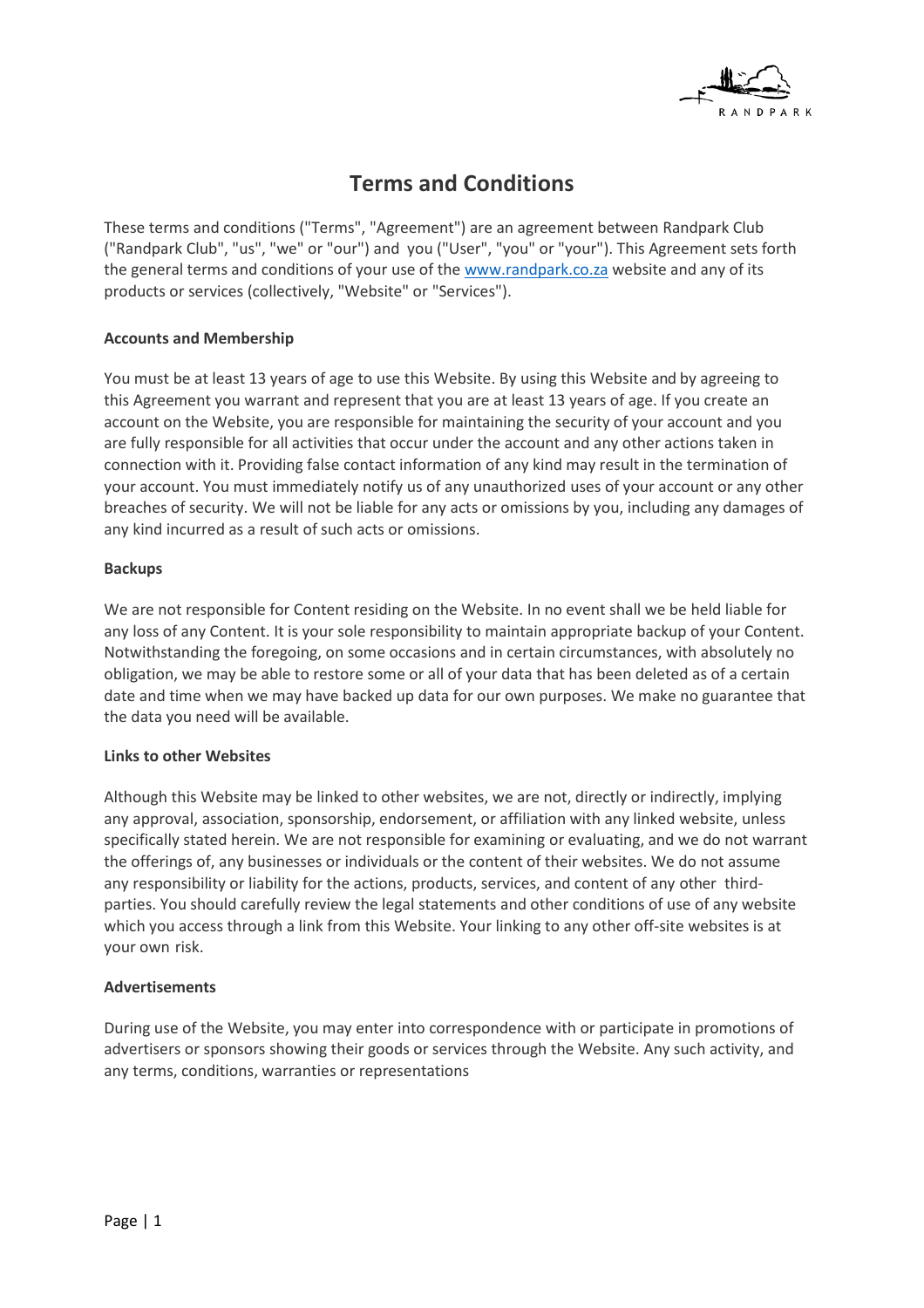

associated with such activity, is solely between you and the applicable third-party. We shall have no liability, obligation or responsibility for any such correspondence, purchase or promotion between you and any such third-party.

# **Prohibited Uses**

In addition to other terms as set forth in the Agreement, you are prohibited from using the Website or its Content: (a) for any unlawful purpose; (b) to solicit others to perform or participate in any unlawful acts; (c) to violate any international, federal, provincial or state regulations, rules, laws, or local ordinances; (d) to infringe upon or violate our intellectual property rights or the intellectual property rights of others;

(e) to harass, abuse, insult, harm, defame, slander, disparage, intimidate, or discriminate based on gender, sexual orientation, religion, ethnicity, race, age, national origin, or disability; (f) to submit false or misleading information; (g) to upload or transmit viruses or any other type of malicious code that will or may be used in any way that will affect the functionality or operation of the Service or of any related website, other websites, or the Internet; (h) to collect or track the personal information of others; (i) to spam, phish, pharm, pretext, spider, crawl, or scrape; (j) for any obscene or immoral purpose; or (k) to interfere with or circumvent the security features of the Service or any related website, other websites, or the Internet. We reserve the right to terminate your use of the Service or any related website for violating any of the prohibited uses.

# **Intellectual Property Rights**

This Agreement does not transfer to you any intellectual property owned by Randpark Club or thirdparties, and all rights, titles, and interests in and to such property will remain (as between the parties) solely with Randpark Club. All trademarks, service marks, graphics and logos used in connection with our Website or Services, are trademarks or registered trademarks of Randpark Club or Randpark Club licensors. Other trademarks, service marks, graphics and logos used in connection with our Website or Services may be the trademarks of other third-parties. Your use of our Website and Services grants you no right or license to reproduce or otherwise use any Randpark CLub or third-party trademarks.

# **Disclaimer of Warranty**

You agree that your use of our Website or Services is solely at your own risk. You agree that such Service is provided on an "as is" and "as available" basis. We expressly disclaim all warranties of any kind, whether express or implied, including but not limited to the implied warranties of merchantability, fitness for a particular purpose and non-infringement. We make no warranty that the Services will meet your requirements, or that the Service will be uninterrupted, timely, secure, or error- free; nor do we make any warranty as to the results that may be obtained from the use of the Service or as to the accuracy or reliability of any information obtained through the Service or that defects in the Service will be corrected. You understand and agree that any material and/or data downloaded or otherwise obtained through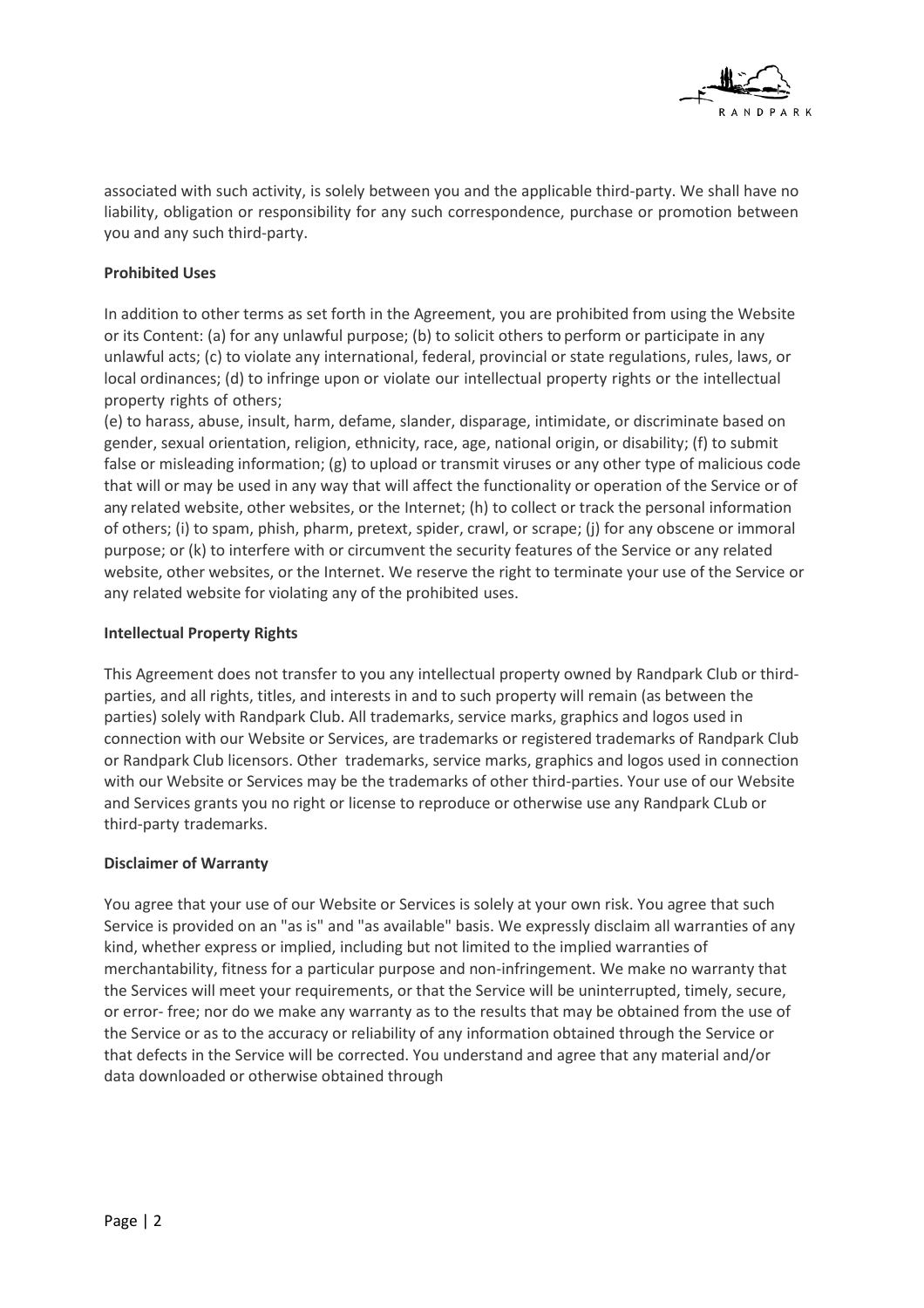

the use of Service is done at your own discretion and risk and that you will be solely responsible for any damage to your computer system or loss of data that results from the download of such material and/or data. We make no warranty regarding any goods or services purchased or obtained through the Service or any transactions entered into through the Service. No advice or information, whether oral or written, obtained by you from us or through the Service shall create any warranty not expressly made herein.

# **Limitation of Liability**

To the fullest extent permitted by applicable law, in no event will Randpark Club, its affiliates, officers, directors, employees, agents, suppliers or licensors be liable to any person for (a): any indirect, incidental, special, punitive, cover or consequential damages (including, without limitation, damages for lost profits, revenue, sales, goodwill, use or content, impact on business, business interruption, loss of anticipated savings, loss of business opportunity) however caused, under any theory of liability, including, without limitation, contract, tort, warranty, breach of statutory duty, negligence or otherwise, even if Randpark Club has been advised as to the possibility of such damages or could have foreseen such damages. To the maximum extent permitted by applicable law, the aggregate liability of Randpark Club and its affiliates, officers, employees, agents, suppliers and licensors, relating to the services will be limited to an amount greater of one dollar or any amounts actually paid in cash by you to Randpark Club for the prior one month period prior to the first event or occurrence giving rise to such liability. The limitations and exclusions also apply if this remedy does not fully compensate you for any losses or fails of its essential purpose.

# **Indemnification**

You agree to indemnify and hold Randpark Club and its affiliates, directors, officers, employees, and agents harmless from and against any liabilities, losses, damages or costs, including reasonable attorneys' fees, incurred in connection with or arising from any third-party allegations, claims, actions, disputes, or demands asserted against any of them as a result of or relating to your Content, your use of the Website or Services or any willful misconduct on your part.

# **Severability**

All rights and restrictions contained in this Agreement may be exercised and shall be applicable and binding only to the extent that they do not violate any applicable laws and are intended to be limited to the extent necessary so that they will not render this Agreement illegal, invalid or unenforceable. If any provision or portion of any provision of this Agreement shall be held to be illegal, invalid or unenforceable by a court of competent jurisdiction, it is the intention of the parties that the remaining provisions or portions thereof shall constitute their agreement with respect to the subject matter hereof, and all such remaining provisions or portions thereof shall remain in full force and effect.